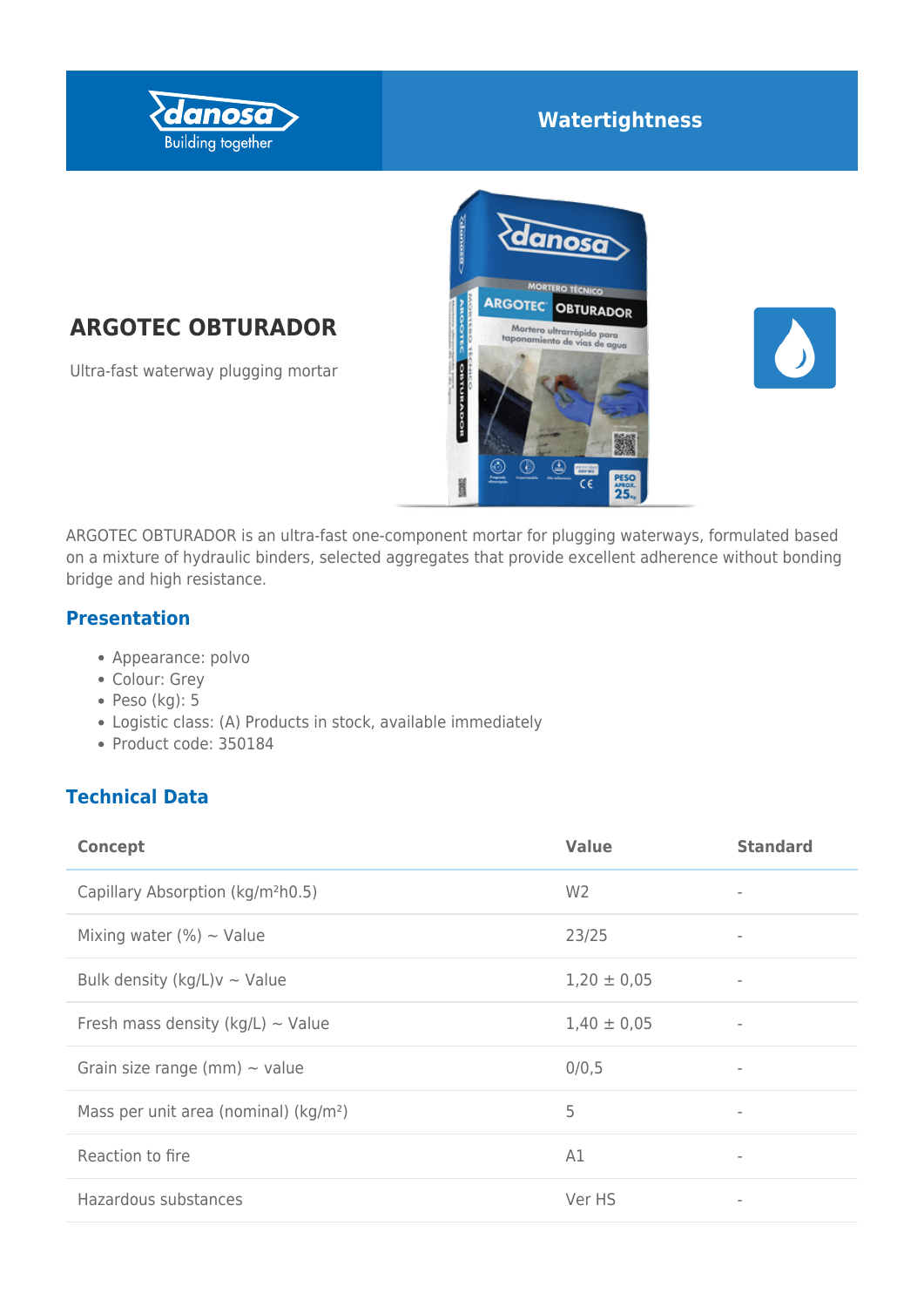#### **Descriptive Memory**

The sealing of the waterway shall be carried out with ARGOTEC OBTURADOR cosmetic mortar, from the Argos cement derivatives company. The substrate must be sound, clean, free of friable parts, completely hardened and have reached the end of its dimensional variation time.

#### **Scope**

- Plugging of waterways due to clogging.
- Sealing of fissures with the presence of water.

#### **Advantages & Benefits**

- High mechanical performance.
- Excellent bonding.
- Free of chlorides.
- Impervious to water.
- Ultra fast.

#### **Support**

- Precast concrete elements.
- Concrete structures.

#### **Substrate preparation**

- In any case, the specific requirements of EN 1504-10 must be taken into account.
- Metal elements, such as reinforcement, must be free of rust, dust, mortar residues or other materials that may impede adhesion or contribute to corrosion.
- Absorbent substrates must be wetted to saturation without puddling.
- The substrates must be clean and sound, free of grease, paint or other substances that would prevent proper adhesion.
- Very smooth substrates shall be mechanically treated to ensure proper adhesion of the repair mortar.
- A suitable adhesion primer shall be used on low-porosity surfaces.

#### **Instruction for Use**

- Knead by hand the appropriate amount of material for the job with a little water until a semicompact dough is formed.
- Immediately apply the dough directly onto the waterway until hydration and hardening of the waterway is complete.
- Repeat the same process until the waterway is completely plugged.

#### **Warning**

Do not apply when there is a risk of frost, rain, strong wind or direct sunlight.